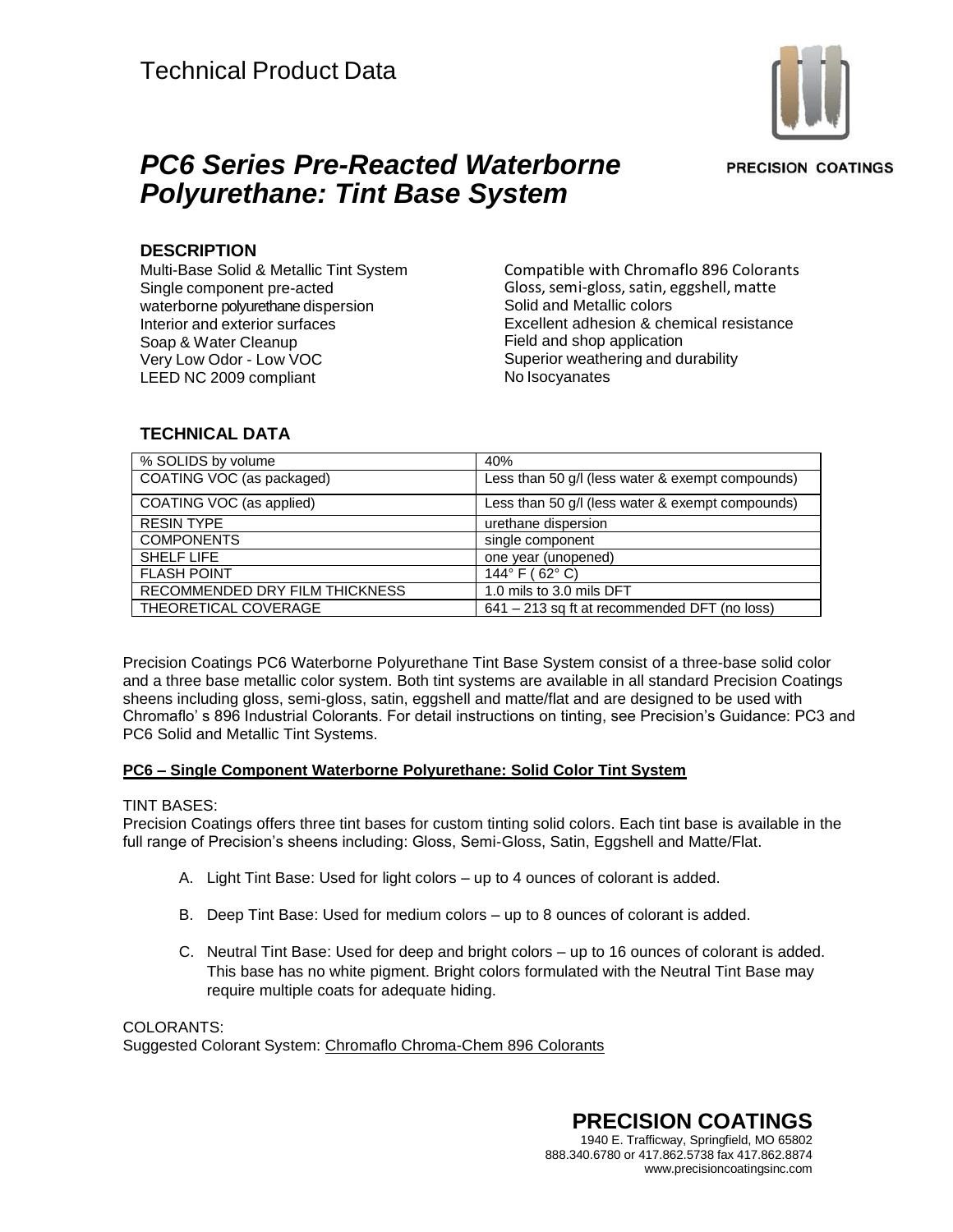# *PC6 Series Pre-Reacted Waterborne Polyurethane: Tint Base System*



#### **PRECISION COATINGS**

### **PC6 – Single Component Waterborne Polyurethane: Metallic Color Tint System**

TINT BASES:

Precision Coatings offers three tint bases for custom tinting metallic colors. Each tint base is available in the full range of Precision's sheens including: Gloss, Semi-Gloss, Satin, Eggshell and Matte/Flat

- A Silver Mist Tint Base
- B Platinum Tint Base
- C Chrome Silver Tint Base

Each PC6 Metallic Tint Base is short filled to 120 fluid ounces to allow for up to 8 fluid ounces of colorant to be added per gallon.

#### COLORANTS:

Suggested Colorant System: Chromaflo Chroma-Chem 896 Colorants.

#### **SURFACE PREPARATION**

Best results are achieved when PC6 Topcoat is applied over a primer such as Precision's DTM 1300 High Build Primer for exterior use or DTM 1600 for interior use. DTM 1300 and DTM 1600 are UV resistant primers for use under solid colors as well as metallic and iridescent colors which are translucent.

Good painting practices require that before applying coatings a test or mock-up be performed to ensure that adhesion, appearance and color meet the expectations of the owner. Coating performance is proportional to the degree of surface preparation performed prior to priming the substrate. All surfaces must be clean, dry and free of oil, grease, dirt, salt deposits or other contamination. Recommended preparation is as follows:

**Steel** – Clean the surface of all foreign material SSPC-SP1 followed by SSPC-SP2, SP3, SP6, SP7, SP11, SP14 or SP15. Precision's 02150 Metal Conditioner may be used to clean and treat steel substrates to eliminate oil, soap film, grease, and flash rusting.

**Aluminum** - Remove all contaminants per SSPC-SP1 and abrade using hand tool, power tool or SSPC-SP16 to obtain a profile equivalent to 220 grit sandpaper. DTM 1300 Primer should be used over prepared aluminum.

**Galvanized Steel** – Preparation shall meet ASTM D6386 –10. Remove all contaminants per SSPC-SP1, check for the presence of chromates or other passivation treatments per SSPC-SP16. If passivation treatment exists, brush-off blast cleaning per SSPC-SP16 is required. Complete removal of chromates or other passivating treatments must be confirmed by testing (SSPC-SP16 or ASTM B 201) prior to coating application.

**Concrete, Masonry, MDF, Drywall –** Surface must be clean, dry and free of any dirt, dust, grease, oil, wax, mildew, disintegrated or chalky materials or other contaminants.

**Previously Coated Surfaces** - Surface must be clean, dry, and free of any dirt, dust, grease, oil, wax, mildew, disintegrated or chalky materials or other contaminants. Aged coatings should be abraded to achieve an acceptable profile to provide adequate adhesion for the primer and topcoat.

> **PRECISION COATINGS** 1940 E. Trafficway, Springfield, MO 65802 888.340.6780 or 417.862.5738 fax 417.862.8874 [www.precisioncoatingsinc.com](http://www.precisioncoatingsinc.com/)